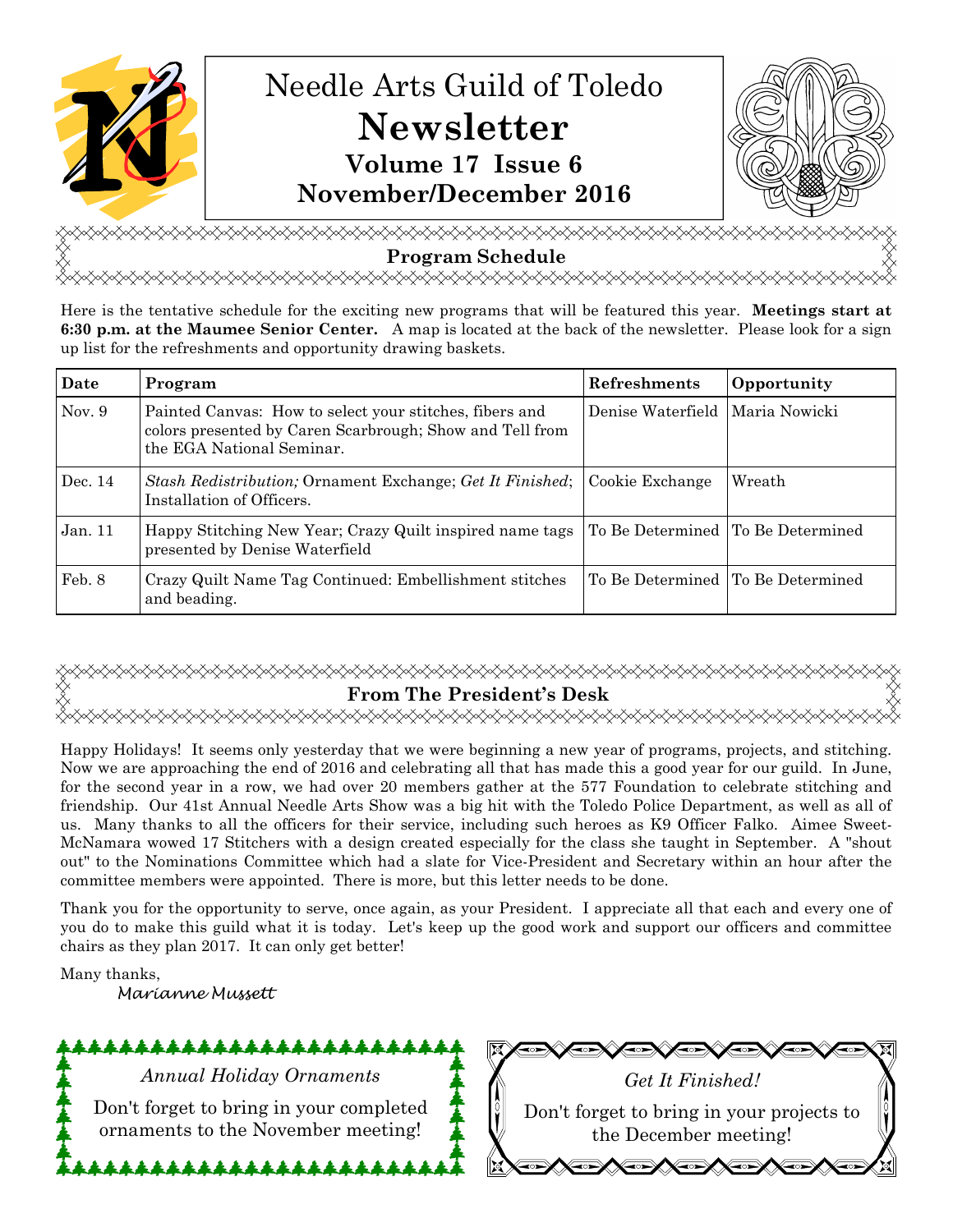

Here is a list of events besides our monthly meetings that you may find interesting. Further info may be obtained from the EGA (www.egausa.org) or GLR (www.ega-glr.org)

Σ

**XXX** 

| <b>Dates</b> | <b>Event Information</b>                                                                                                     |
|--------------|------------------------------------------------------------------------------------------------------------------------------|
| $11/2/16$ –  | <b>EGA</b> Seminar - "Star Spangled Seminar" The                                                                             |
| 11/6/16      | 2016 Seminar will be held in Alexandria, VA.                                                                                 |
| 05/10/17     | $05/06/17$ – <b>GLR</b> Seminar $\cdot$ "Sweet Stitch Chicago" Hosted<br>by the Windy City Chapter. Location: Chicago.<br>H. |
| $08/16/17 -$ | <b>EGA</b> Seminar - "Blue Ridge Rendezvous" The                                                                             |
| 08/20/17     | 2017 Seminar will be held in Asheville, NC.                                                                                  |



<u> (NNNNNNNNNNNNNN)</u>

# WANTED:

Ideas and Suggestions for future programs!!

Please contact Sue Wiemer or Irene Leonard with ideas!!

INNSKNNSKNSKNINSK

### **Stitch-In**

A Stitch-In is held every Thursday. The first Thursday of the month we meet at Timeless Stitches in Tecumseh starting around 11:30am, winter weather permitting. The fourth Thursday of the month we meet at Yarn Envy, 4570 Sterns Road. Other weeks, the locations change. Call or email Diane Myers for more information.

> **Visit NAGT online at http://www.needle-arts-toledo.org**

**For the Newsletter, visit http://www.needle-arts-toledo.org/private/news.htm** 

> **Or Like Us on Facebook! Search for "Needle Arts Guild Of Toledo"**



# **Program and Education Notes**

**On-Going Projects:** Meadow Medley and The Puzzle. Please bring your pieces to the meetings so we can share in your progress.

**November:** The program will feature a lecture on painted canvas; choosing stitches, fibers and colors. Also there will time for Show and Tell. Several members are attending the EGA National Seminar in Alexandria, VA and will have class projects and goodies to share with the group. The membership is also invited to bring any new books or stitching tools that they want to share with the group.

**December:** A very busy month! Don't forget Stash Redistribution starts at 6:30.

**January:** Happy Stitching New Year. What project do you want to really, really finish?? Denise Waterfield will lead a Crazy Quilt inspired Name Tag. Start looking for bits and pieces of material! More information to follow.

I want to thank Elizabeth Freeman for her program on Temari Balls. There have been numerous requests for an Encore Program on Temari Ball. Elizabeth has agreed to design a Temari ball for the membership for next year. If you want to make your own Temari Ball, start saving your dryer lint. You can also purchase a Styrofoam ball for this program.

I would like to thank the membership for giving me some really good suggestions for programs and to those members who have graciously volunteered to do a program. *Submitted by Irene Leonard.* 

# **Updating Your Contact Info with EGA**

EGA Headquarters can accept changes to a member's record only from the member. This includes address, email and telephone changes. All change notices should be directed to Membership Coordinator Tonya Parks at headquarters or use the On-Line Form at http://www.egausa.org

When notifying headquarters about address or other record changes, members should also provide the same information to their chapter membership officer to make sure all of your records are up to date.

Don't forget that new officers should be updated with the GLR as well!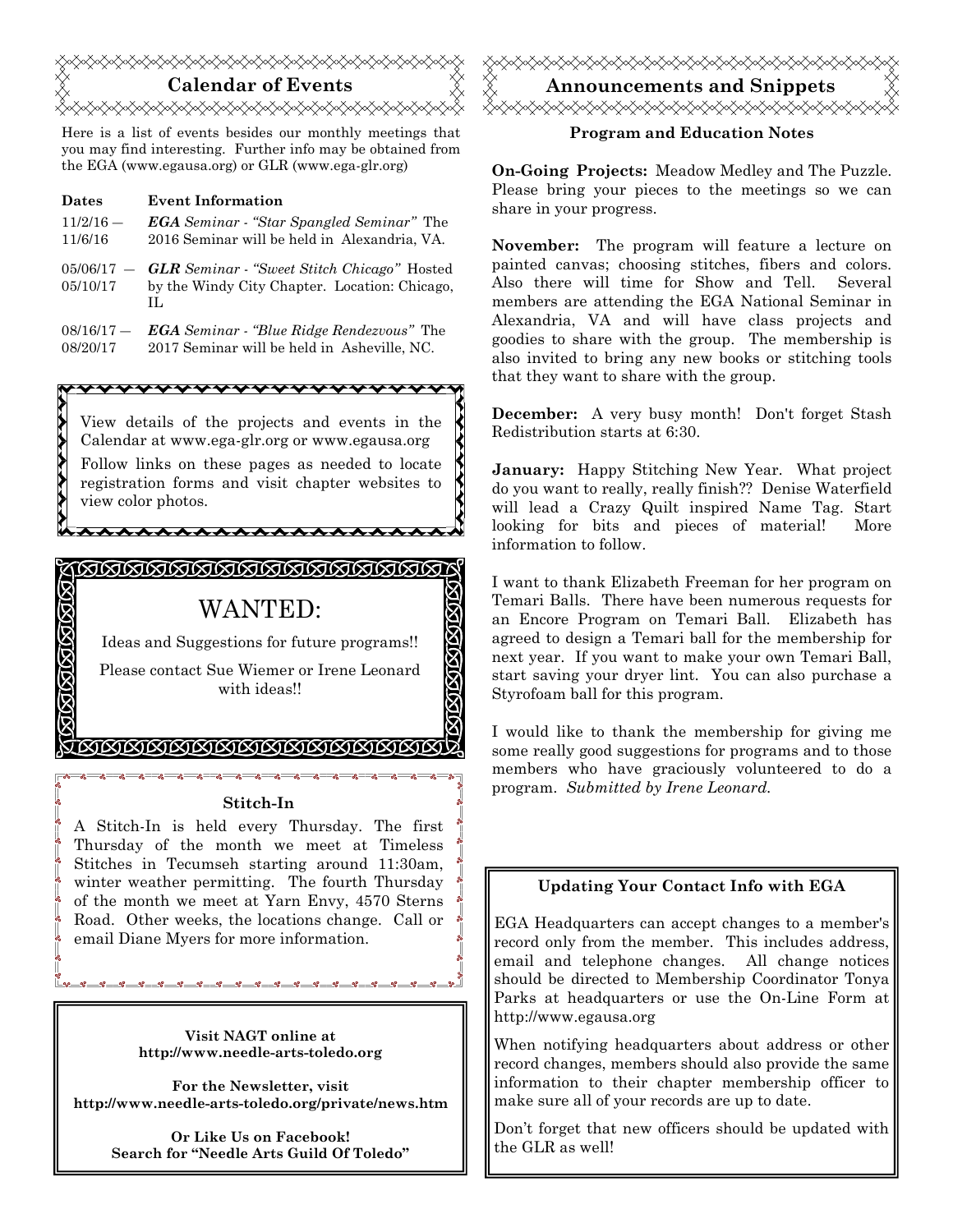

## **Great Lakes Region (GLR) Report**

The fall meeting was held on September 17 in Merrillsville, IN. There were several stitching opportunities dates to pass along.

November 1 is the deadline for registration for Group Correspondence Courses through the GLR. Go to their website to view the offerings for 2017.

November 11 and 12, 2016 Monguagon Chapter is hosting Jennifer Riefenburg teaching her *Beets* canvas class. Registration closed September 26 but maybe they would take late registrations. Contact Pollards4@aol.com

April 22 and 23, 2017: Livingston Lakes Chapter is hosting Betsy Morgan in Milford, MI for two, one-day classes titled *Can't See the Forest* for \$125 and *Gathering for Winter* for \$165 with payment due January 15, 2017. Contact golfnibs@yahoo.com

May 6 – 10: GLR Seminar in Chicago. Registration starts on October 15, 2016 and closes December 31, 2016. You can see pictures and descriptions of all of the classes on line at ega-glr.org or I still have two books available for you.

June 23 and 24, 2017: Ohio State Days on Friday and Saturday. There are two two-day classes offered, one a canvas class with Wendy Moore and the other a rozashi class with Margaret Kinsey. I have pictures and a registration form, if you are interested.

#### *Registration deadline is 2/15/17.*

Future GLR Seminars will be April 18 – 22 in Madison, WI and in 2019 Monguagon Chapter will be hosting at a location in MI.

Other business: All chapters need to review bylaws as they will need to submit them to GLR in 2019.

GLR officers may go from the current 2 year term to the 3 year term to follow the schedule of EGA and most other chapters.

There is a new GLR Yahoo group. You should have received an invitation. If not go to the website to join.

Last year's GLR Seminar closed with a \$6,660 profit.



#### **Annual Needlework Show**

This year we had 32 stitchers (15 guild members) from Ohio, Indiana, Michigan, Pennsylvania, New York and Colorado enter 128 items. We didn't take attendance this year but we know that 80 votes were cast for Popular Choice and 14 votes were cast for Guild Choice. We previously have had approximately 125 people come to see the exhibit, so perhaps not everyone voted who attended the show. Our judge, Jane Farber, awarded 21 first place (5 Special First Place for Exceptional Work), 30 second place, 22 third place and 13 honorable mention ribbons. Judge's Choice and the First Timers' Award went to Carol Meadows' Mixed Technique piece, *The Owl and The Pussycat*. Guild Choice and Best in Show went to Caren Scarbrough's Silk and Metal piece, *Floral Tile*. The Legacy Award went to Beth Thompson's Mixed Technique piece, *Small Sewing Casket*. Popular Choice went to Gail E. Weller's Counted Cross Stitch piece, *"To Protect and To Serve"*. This was a tribute piece to fallen K9 Officer Falco and helped to bring in a lot of people to see our show. The Triathlon Winner was Su Pellitieri. Congratulations to everybody and thanks for making it another great show. We will need a chairman to set dates for next year's show, hopefully the second or third weekend in September. Do we want to consider having the show Friday through Sunday as suggested by Caren Scarbrough? Do we want to consider having two judges to ease the burden and shorten the judging time? Remember: 5 minutes a piece for 120 piceces is a 10 hour judging day! We started judging around 9 am and were scrambling to leave around 8:30 pm with lunch and dessert breaks. *Submitted by Su Pellitieri.* 

#### **New Address**

Please note that the editor's street address has changed to 547 White Oak Dr. All other contact info (City, ZIP, phone and email) remain the same. *Submitted by Su Pellitieri.* 

aaaaaaaaaaaaaaaaaaaa **Submitted by Diane Myers**<br> **Submitted by Diane Myers**<br> **New Officers**<br> **New Officers**<br> **New Officers**<br> **New Officers**<br> **New Officers**<br> **New Officers**<br> **New Officers**<br> **New Officers**<br> **New Officers**<br> **New Officers**<br> **New O** O \$ 999 Thanks to Denise Waterfield for volunteering to be our next Secretary and to Karlyn Thompson for volunteering to be our next Vice 0 President! Thanks to all who have volunteered to serve as officers over the years. 9 aaaaaaaaaaaaaaaaaaaa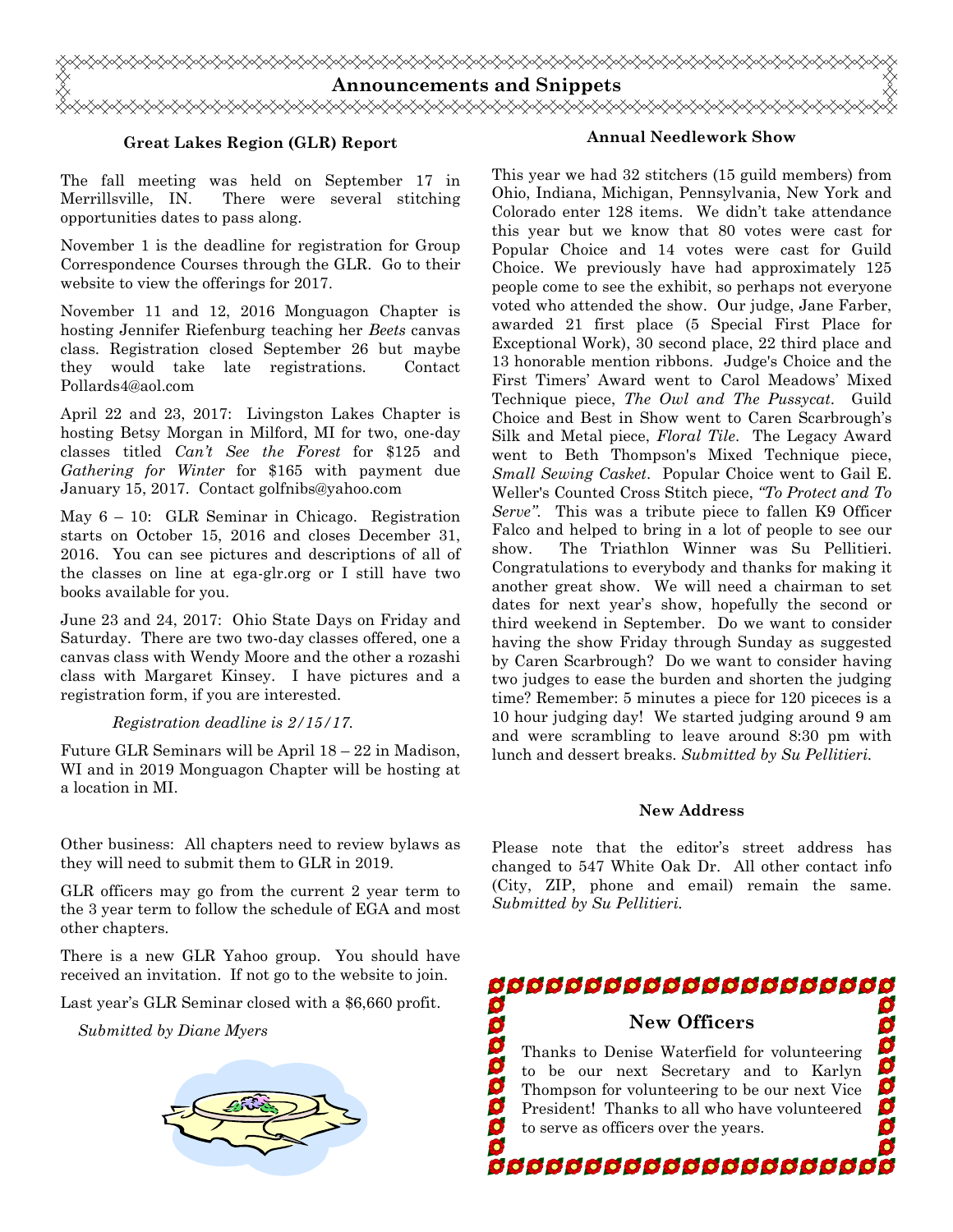**Photo Gallery**  ਇ≫≿≫≫≫



Judge Jane Farber scoring the final entry at the end of a long day! Congratulations to Julia Stange on receiving a Special First for exceptional work on The Single Step Labyrinth table cover.



soutache class with Amee Sweet-McNamara. Elizabeth Freeman presented a program on how to make a temari ball from scratch. She showed the creation of the ball itself from start to finish. It sparked a lot of interest among many of our members!



Show Chairman Caren Scarbrough wearing her completed class project designed by Amee Sweet-McNamara. Caren received Best of Show for her silk and metal piece titled *Floral Tile* (designed by Alison



Su Pellitieri, Elizabeth Freeman, and Sue Wiemer wearing their necklaces (and bracelet) from our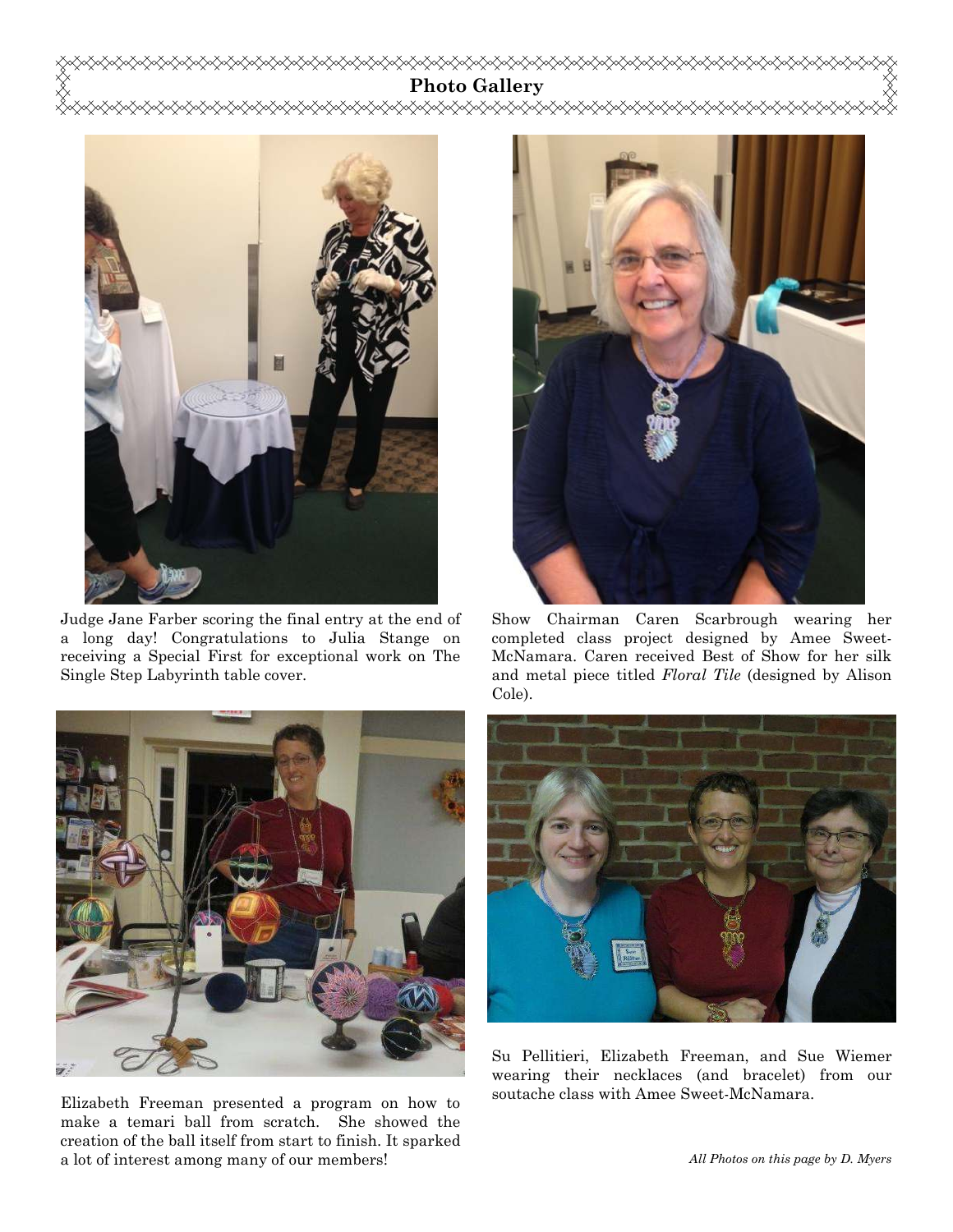*The NAGT Newsletter* is published six times per year (January, March, May, July, September, and November) by the Needle Arts Guild of Toledo (NAGT) chapter, The Embroiderers' Guild of America, Inc. The Editor welcomes comments, input, and story items. Please send them to the editor by the 25th of the month preceding publication.

Editor: Susan Pellitieri; 547 White Oak Dr; Toledo, Ohio 43615, Phone: 419-382-1329, E-mail: NeedleArtsToledo@aol.com

EGA chapter newsletters may copy material contained in this publication except items which are noted and marked as copyrighted. Please credit this Chapter when due.

**MEMBERSHIP** in the Needle Arts Guild of Toledo is open to all embroiderers. New and renewing dues payments should be sent to: Diane Myers, 22045 W. River Road, Grand Rapids, Ohio 43522

**ANNUAL DUES** - NAGT annual dues of **\$52** include: **Dues - Local chapter** 

- Bimonthly NAGT chapter newsletter
- Chapter meetings and programs
- Local chapter lending library
- Group correspondence course (additional fee required)
- **Dues Great Lakes Region (GLR)**
- GLR seminar (additional fee required)

**Dues - The Embroiderers' Guild of America, Inc. (EGA)** 

- Subscription to quarterly magazine, Needle Arts
- Individual correspondence courses for a fee
- National seminars for a fee

Members can attend optional local Chapter workshops presented by teachers contracted by the Chapter and paid for by workshop participants.

**MEETING CANCELLATION:** Monthly meetings are cancelled due to bad weather if the Toledo Public schools are closed. Tune into AM 1370 News radio in Toledo for school closings.

**GUESTS** are welcome at all meetings and may attend two meetings before being asked to join.

**NAME TAGS** must be worn at all meetings or pay a 25¢ fine. The fines collected go to general funds to help cover expenses.

**MEETINGS** are on the 2nd Wednesday of the month at 6:30pm in the Maumee Senior Center, 2430 Detroit Ave., Maumee OH 43537. The Google Map below labels Rte. 25/24 as S. Detroit Ave. south of the Ohio Turnpike, but it really is Anthony Wayne Trail. *Map courtesy of Google Map.* 

<del></del> **NAGT Officers and Board Members**  <del></del>

**President** Marianne Mussett 419-534-2278 mcmussett@hotmail.com

## **Vice-President**

Caren Scarbrough 419-278-2162 caren505@yahoo.com

#### **Secretary (2015-2016)**

Gretchen Schultz 419-893-1097 schultzt6@aol.com

#### **Treasurer (2016-2017)**

Christine Hampshire 419-698-0241 dhampshire@adelphia.net

### **Membership GLR Representative Welcoming Committee**  Diane Myers

419-832-9571 jrmyers@roadrunner.com

#### **Outreach Chairman**

Kathy Falgout 419-841-8957 kcfalgout@gmail.com

#### **Newsletter**  Susan Pellitieri 419-382-1329 spellitieri@aol.com NeedleArtsToledo@aol.com

#### **Program Chairman Education**

Co-Chairs: Irene Leonard 734-856-1873 Irnlnrd@aol.com Sue Wiemer 419-531-6325 dlwiemer@sbcglogal.net

#### **2016 Show Chairman**

Committee Leader Caren Scarbrough 419-278-2162 caren505@yahoo.com

#### **Heritage Hospitality**  Maria Nowicki

419-824-9631 nohiorn@aol.com

*indicates Voting Members*